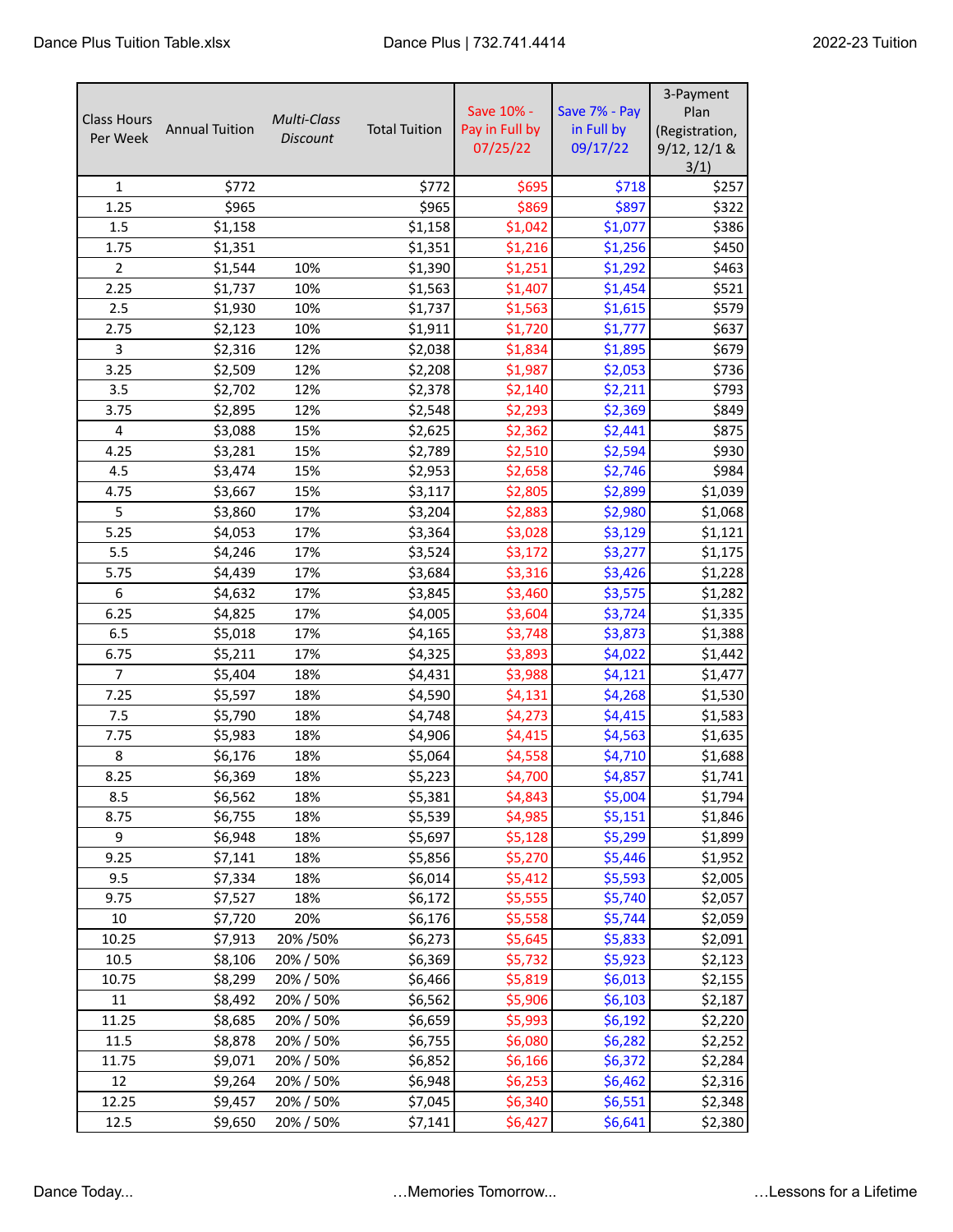| 12.75 | \$9,843 | 20% / 50% | \$7,238 | ٦n | \$6.731 | .413 I<br>، ے د |
|-------|---------|-----------|---------|----|---------|-----------------|